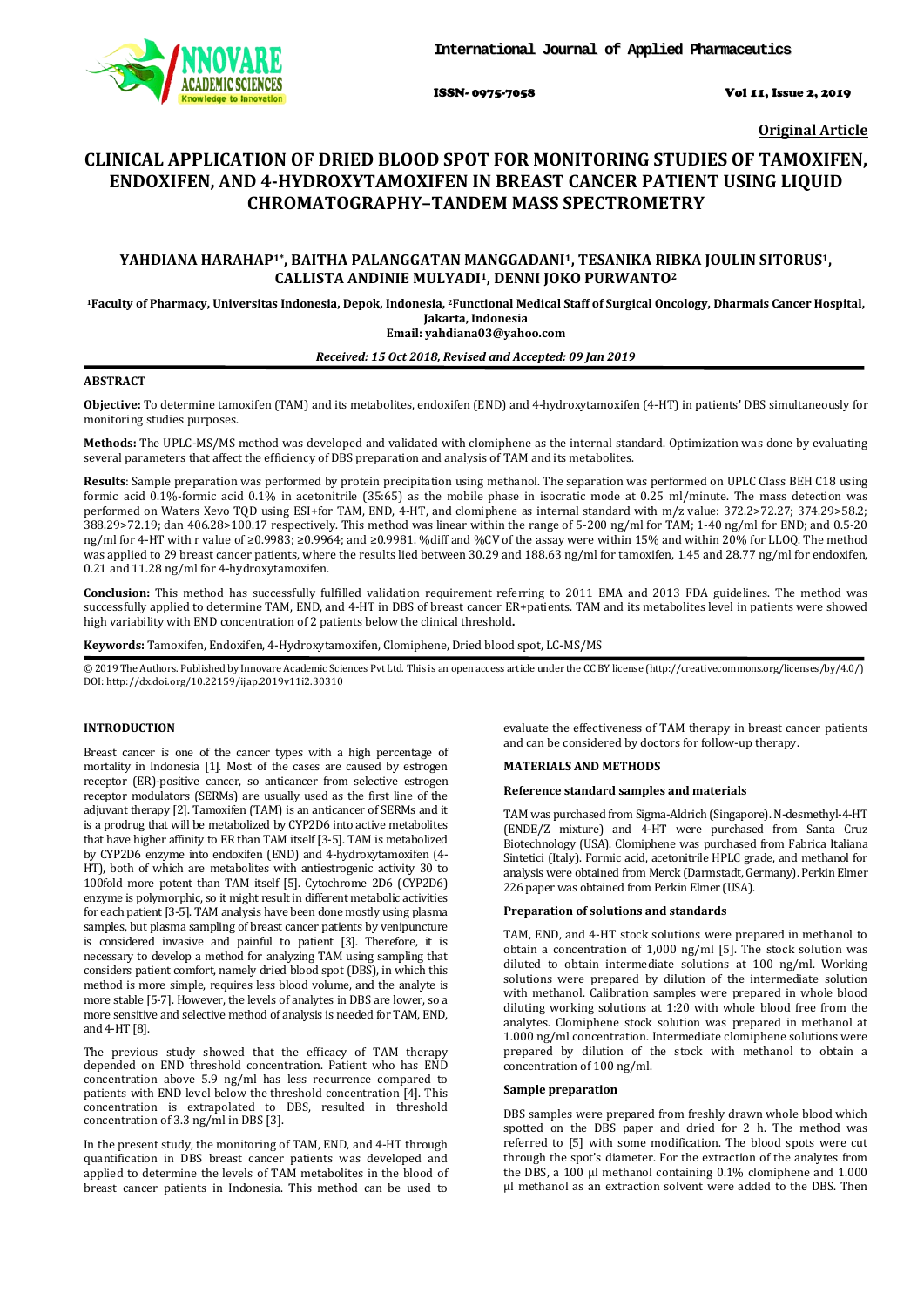the tube was vortexed for 1 minute and sonicated for 25 min. 850 μl of the sample mixture was dried under a gentle stream of nitrogen (55 °C) for 15 minute and the dried extract was dissolved in 100 μl 0.1% formic acid–0.1% formic acid in acetonitrile (35, 65). The sample mixture was centrifuged for 10 min at 3,000 rpm, then 60 μl of the supernatant was transferred to an auto sampler vial and 10 μl was injected onto the LC-MS/MS system.

## **Liquid chromatography tandem mass spectrometry (LC-MS/MS)**

An LC-MS/MS method was previously used for quantification of TAM and END in DBS and also 4-HT in plasma [3]. Positive electrospray ionization was applied and the transition from precursor into product was set at m/z 372.2>72.22 for TAM; 374.29>58.2 for END; 388.29>72.19 for4-HT; and 406.28>100.17 for clomiphene.

#### **Validation assay**

Validation assay was performed based on Food and Drug Administration (2013) and European Medicines Agency (2011) guidelines for validation of bioanalysis [9, 10].

#### **Linearity**

Aliquots of 950 μl blank blood were spiked with 50 μl stock solutions to obtain eight calibration levels of samples containing TAM (5, 10, 25, 50, 75, 100, 150 and 200 ng/ml), END (1, 2, 5, 10, 15, 20, 30 and 40 ng/ml), and 4-HT (0,5; 1; 2; 5; 7,5; 10; 15 and 20 ng/ml). Blank, zero, and calibration samples were applied to Perkin Elmer 226 paper (3 x 20 μl), dried at room temperature for 2 h and analyzed within 24 h. Replicates at each concentration were analyzed as described above. Calibration curves were calculated relating the area ratios from TAM, END, and 4-HT peaks to the clomiphene peak and with the nominal concentrations of the calibration samples.

#### **Lower limit of quantification (LLOQ)**

An independent DBS quality control sample at the lowest point of the calibration curve at concentrations of 5.0; 1.0; and 0.5 ng/ml for TAM, END, and 4-HT, respectively was included in the accuracy and precision experiments. This assay was performed with five replicates. The acceptance criteria established for the LLOQ is maximum 20% for the % coefficient variation (CV) value.

## **Accuracy and precision**

Aliquots of blank blood were spiked with standard solutions to obtain 4 types of concentration: LLOQ, Quality control sampel in low, medium, high concentration (QCL, QCM, and QCH) containing TAM, END, and 4-HT. Samples were extracted with the extraction method as described above. This assay was divided into 2 types: within run and between run. Both assays were performed with five replicates. The acceptance criteria established for the accuracy and precision is maximum 20% for the %CV value of LLOQ concentration and 15% for the %CV value of QCL, QCM, and QCH concentrations.

#### **Recovery**

Aliquots of blank blood were spiked with standard solutions into obtain QCL, QCM, and QCH concentrations, then samples were extracted and injected to the LC-MS/MS system. Standards containing TAM, END, and 4-HT on QCL, QCM, and QCH concentrations were also injected to the LC-MS/MS system. Both assays were performed with three replicates for each concentration. The acceptance criteria is established for maximum 15% for the CV value.

## **Matrix effect**

Standard solutions of TAM, END, and 4-HT were diluted in the solvent to obtain QCL and QCH concentrations, then injected into the LC-MS/MS system. Furthermore, whole blood from six different sources was extracted with the extraction method as described above, then the analytes were inserted to the samples after the extraction process to obtain QCL and QCH concentrations. The assay was performed with two replicates for each concentration. Matrix effect is showed by calculating the matrix factor. The acceptance criteria established for the matrix effect is maximum 15% for the % CV value in the calculation of standardized normalized matrix factor.

#### **Application of the method**

A total of 29 breast cancer patients who were taking adjuvant hormonal treatment with TAM (20 mg/day) were enrolled in the study. They were given a full explanation of the procedures during sampling and signed the informed consent prior to participating in this study. The study inclusion criteria were patient that has been diagnosed with breast cancer (ER+) and confirmed by histopathology report, had received TAM in their therapy regimen (20 mg/day) for at least 2 mo and aged 25-55 y old during the blood collection. The exclusion criteria were the patient who declared they were unwilling to participate in the study by not signing the informed consent sheet.

Finger prick blood samples were collected from 29 breast cancer patients of Dharmais Cancer Hospital, Jakarta, Indonesia. Around 200 μl blood samples were collected from the fingertips. Blood was drawn by finger prick technique using lancet and the first drop of blood from fingertip was thrown away by rubbing it with alcohol swab. The blood drops were collected in a 0.5 ml K3-EDTA micro tube. After that, 20 μl blood was immediately transferred to DBS paper using a calibrated micropipette and the paper was allowed to dry for 2 h at room temperature. After the drying process, the DBS paper was stored in plastic seal bag containing desiccant until the time of analysis.

This research has passed the ethical review from the Health Research Ethics Committee of the Faculty of Medicine, Universitas Indonesia with number 0076/UN2. F1/ETIK/2018 and notification of approval from the Health Research Ethics Committee of Dharmais Cancer Hospital with number 038/KEPK/III/2018.

## **RESULTS AND DISCUSSION**

## **Chromatography system and preparation of samples**

The LC-MS/MS system analyzed TAM, END, 4-HT, and clomiphene simultaneously with Multiple Reaction Monitoring (MRM) mass spectrometry mode. The capillary pipe voltage was 3.5 kV with 350 °C for desolvation temperature and 650 L/hour for the gas flow rate. The detection condition is shown in table 1.

**Table 1: Detection condition using MS/MS detector**

| Compounds  | Parent ion $(m/z)$ | Daughter ion $(m/z)$ | Cone (V) | Collision energy (V) |
|------------|--------------------|----------------------|----------|----------------------|
| <b>TAM</b> | 372.2              | 72.27                | 50       | ה ה<br>ـ ـ           |
| <b>END</b> | 374.29             | 58.20                | 45       | 30                   |
| $4-HT$     | 388.29             | 72.19                | 50       | 27<br>، ،            |
| Clomiphene | 406.28             | 100.17               | 45       | 25                   |

Optimal conditions for the analysis can be obtained by optimizing the analysis and sample preparation method. Optimization of the mobile phase combination, composition, and flow rate was done to obtain a good separation. The mobile phase consisted of formic acid 0.1% formic acid 0.1% in acetonitrile (35:65) using an isocratic system with a flow rate of 0.25 ml/min. The analysis was performed in 4 min and

peaks were separated in a short retention time, TAM (1.86 min), END (1.06 min), 4-HT (1.1 min), and clomiphene (1.4 min).

Sample preparation is an important factor in bioanalysis because biological samples contain endogenous materials that can interfere with the analysis of compounds. Appropriate sample preparation is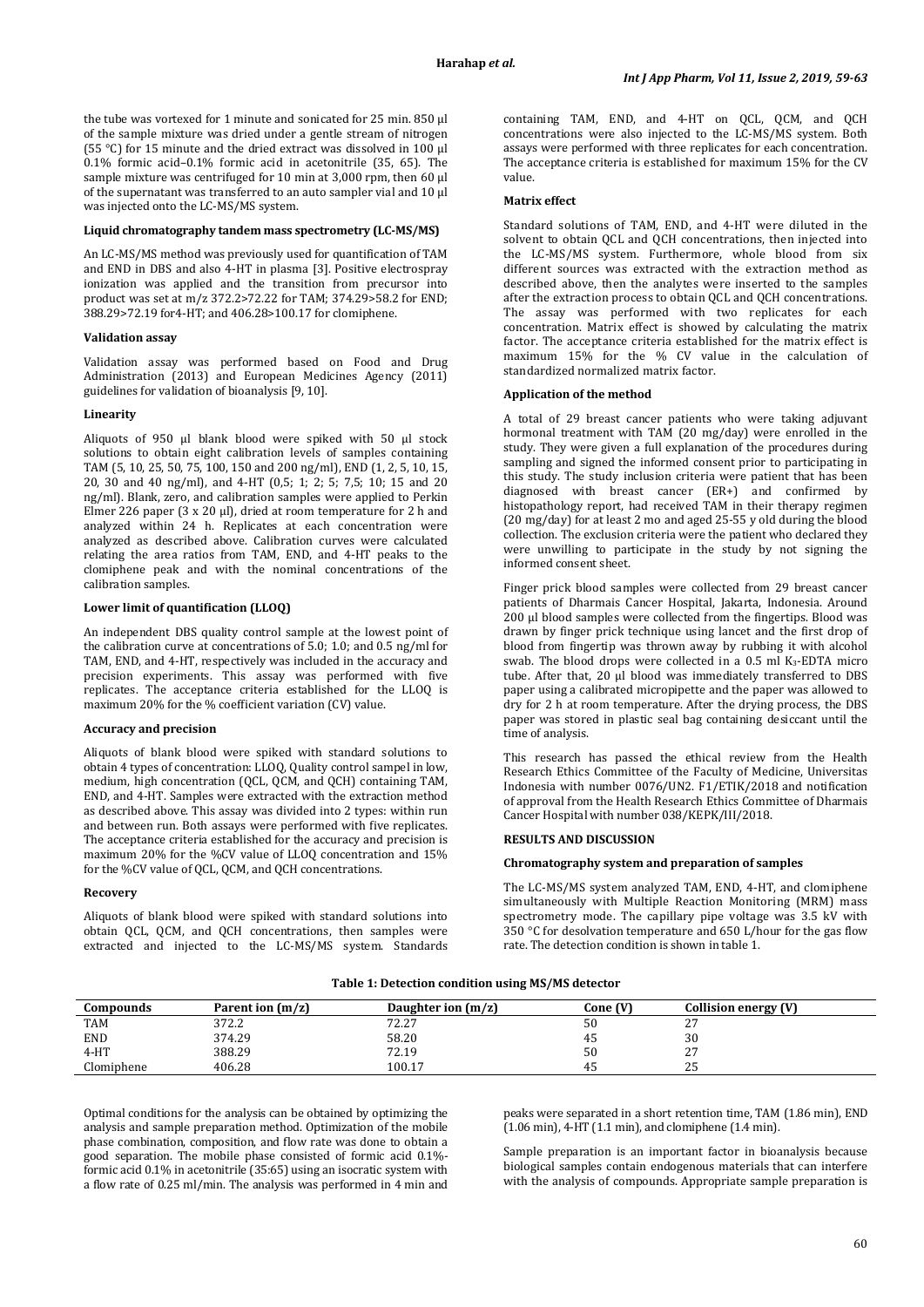necessary to minimize the disturbances in the analyses, so the accuracy of the analysis results can be obtained. Protein preparation was chosen because of its simplicity and efficiency [11, 12].

The optimum separation conditions for TAM, END, and 4-HT using the protein precipitation method with 1,000 μl methanol as the extraction solution and sonication was applied for 25 min. The samples were injected 10 μl into the LC-MS/MS system using a 0.1% formic acid-0.1% formic acid in acetonitrile (35:65) phase with 0.25 ml/min resulted in retention time for TAM at 1.86 min, END at 1.11 min, 4-HT at 1.15 min, and clomiphene at 1.41 min.

The method proposed in the present study has several advantages over the methods reported in the literature for TAM, such as short analysis time (4 min per sample), simple sample preparation, and more convenient for the patient. Moreover, the method was used to measure the concentration of TAM and its metabolites (END and 4HT) for a clinical study of breast cancer patients.

## **Validation assay**

Full validation assay has been conducted in the previous study and in the same laboratory. As shown in table 2, the intra and inter-assay precision and accuracy experiments performed on LLOQ and QC samples (QCL, QCM, and QCH) were fulfilled the requirement of EMA and FDA. Within run and between run imprecisions were in the 3.56 to 8.67% and 4.2 to 10.82% ranges, respectively. Accuracy within run and between run was estimated at % bias-9.47 to 14.88% and-19.63 (LLOQ) to 11.4%. LC with MS/MS methods should exclude any matrix effects. The effect of matrix was showed by analysis between the analyte area added after the blank extraction process compared to the area of standard solution in the solvent. As shown in table 2, this method showed acceptable matrix effect ranging from 85.78 to 99.71% with variability (CV) under 10%.

## **Table 2: Summary of full validation results**

| Analyte    | QC          | Conc.   | Precision (% CV) |                | Accuracy (% bias) |                | <b>Matrix effect</b> |                          | Internal standard- |      |
|------------|-------------|---------|------------------|----------------|-------------------|----------------|----------------------|--------------------------|--------------------|------|
|            |             | (ng/ml) |                  |                |                   |                |                      | normalized matrix factor |                    |      |
|            |             |         | Within           | <b>Between</b> | Within            | <b>Between</b> | Mean                 | %CV                      | Mean %±SD)         | %CV  |
|            |             |         | run              | run            | run               | run            | $\% \pm SD$          |                          |                    |      |
| <b>TAM</b> | <b>LLOQ</b> | 5.00    | 5.46             | 7.44           | $-7.33$           | $-16.95$       |                      |                          |                    |      |
|            | QCL         | 25.00   | 4.71             | 4.20           | $-7.85$           | $-9.90$        | 85.78±2.32           | 2.71                     | $0.89 \pm 0.02$    | 2.41 |
|            | <b>OCM</b>  | 75.00   | 5.24             | 5.17           | $-6.15$           | 10.25          |                      |                          |                    |      |
|            | <b>OCH</b>  | 150.00  | 4.02             | 4.51           | $-6.15$           | $-10.16$       | $98.55 \pm 0.46$     | 0.46                     | $1.02 \pm 0.01$    | 1.12 |
| <b>END</b> | <b>LLOQ</b> | 1.00    | 6.27             | 9.32           | 10.09             | $-19.63$       |                      |                          |                    |      |
|            | QCL         | 5.00    | 8.25             | 5.93           | $-9.47$           | $-12.63$       | $93.71 \pm 2.74$     | 2.92                     | $0.97 \pm 0.03$    | 3.54 |
|            | <b>OCM</b>  | 15.00   | 3.56             | 5.40           | $-6.35$           | $-12.29$       |                      |                          |                    |      |
|            | <b>OCH</b>  | 30.00   | 5.20             | 4.11           | $-8.60$           | $-8.60$        | $92.93 \pm 8.35$     | 8.98                     | $0.96 \pm 0.08$    | 8.82 |
| $4-HT$     | <b>LLOQ</b> | 0.50    | 8.67             | 10.82          | 14.88             | $-18.11$       |                      |                          |                    |      |
|            | QCL         | 2.50    | 5.72             | 4.99           | 11.40             | 11.40          | 87.86±7.36           | 8.38                     | $0.91 \pm 0.07$    | 7.90 |
|            | <b>OCM</b>  | 7.50    | 7.66             | 7.17           | 10.25             | $-13.42$       |                      |                          |                    |      |
|            | QCH         | 15.00   | 4.65             | 5.21           | $-7.01$           | $-12.22$       | $99.61 \pm 7.71$     | 7.74                     | $1.03 \pm 0.08$    | 7.94 |
| Clomiphene |             |         |                  |                |                   |                | $96.91 \pm 0.89$     | 0.92                     |                    |      |

QC: Quality Control, LLOQ: Lower limit of Quantification, QCL: low level, QCM: medium level, QCH: high level, CV: variability, number of experiments (n): 3

| Analyte    | Linear regression  | QC               | Conc. $(ng/ml)$ | Precision | <b>Accuracy</b> | Recovery         |      |
|------------|--------------------|------------------|-----------------|-----------|-----------------|------------------|------|
|            |                    |                  |                 | %CV       | % Bias          | %mean±SD         | %CV  |
| <b>TAM</b> | $v=0.0143+0.0115x$ | LL <sub>00</sub> | 5.00            | 4.90      | $-7.70$         |                  |      |
|            | $r=0.9996$         | QCL              | 25.00           | 6.34      | $-12.90$        | 71.27±4.34       | 6.09 |
|            |                    | QCM              | 75.00           | 5.42      | $-8.25$         |                  |      |
|            |                    | <b>OCH</b>       | 150.00          | 5.46      | 7.27            |                  |      |
| <b>END</b> | $v=0.0003+0.0017x$ | LL <sub>00</sub> | 1.00            | 4.37      | 18.69           |                  |      |
|            | $r=0.9977$         | QCL              | 5.00            | 5.47      | $-10.88$        | $81.15 \pm 4.33$ | 5.34 |
|            |                    | QCM              | 15.00           | 2.18      | $-13.11$        |                  |      |
|            |                    | QCH              | 30.00           | 3.14      | 6.29            |                  |      |
| $4-HT$     | $v=0.0029+0.0034x$ | LL <sub>00</sub> | 0.50            | 14.44     | 17.60           | 81.87±7.80       | 9.52 |
|            | $r=0.9958$         | QCL              | 2.50            | 10.25     | 11.01           |                  |      |
|            |                    | <b>OCM</b>       | 7.50            | 7,36      | $-9.50$         |                  |      |
|            |                    | QCH              | 15.00           | 5,13      | 6.73            |                  |      |
| Clomiphene |                    |                  |                 |           |                 | $80.79 \pm 1.32$ | 1.63 |

QC: Quality Control, LLOQ: Lower limit of Quantification, QCL: low level, QCM: medium level, QCH: high level, CV: Coefficient Variation, number of experiments (n): 3

The partial validation was performed in this study as shown in table 3**.** The linearity of each calibration curve was determined by plotting the peak area ratio (y) of the analyte to the internal standard versus the nominal concentration (x) of TAM, END, and 4-HT. The calibration curves were linear over the concentration range of 5.0-200.0 ng/ml for TAM; 1.0-40.0 ng/ml for END; and 0.5-20.0 ng/ml for 4-HT with a correlation coefficient of 0.99 for those three compounds.

Accuracy and precision were calculated using within run and between run test at LLOQ, QCL, QCM, and QCH concentration levels. The accuracy (%bias value) TAM, END, and 4 HT were less than 20%. The precision (%CV value) of TAM 4.90-6.34%; 2.18-4.37% for END; and 5.13-14.44% for 4-HT. Recovery was calculated using three replicates at three concentration levels: QCL, QCM, and QCH. The mean recovery (%recovery value) for TAM, END, and 4-HT was 71.27±4.34 %; 81.15±4.33%; and 81.87±7.80with %CV value less than 15% for all compounds. The results showed that the method is reliable within the analytical range.

This method was applied for the determination of DBS concentration of TAM, END and 4-HT in 29 patients with a daily dose of 20 mg TAM. Sampling was conducted in outpatient subject that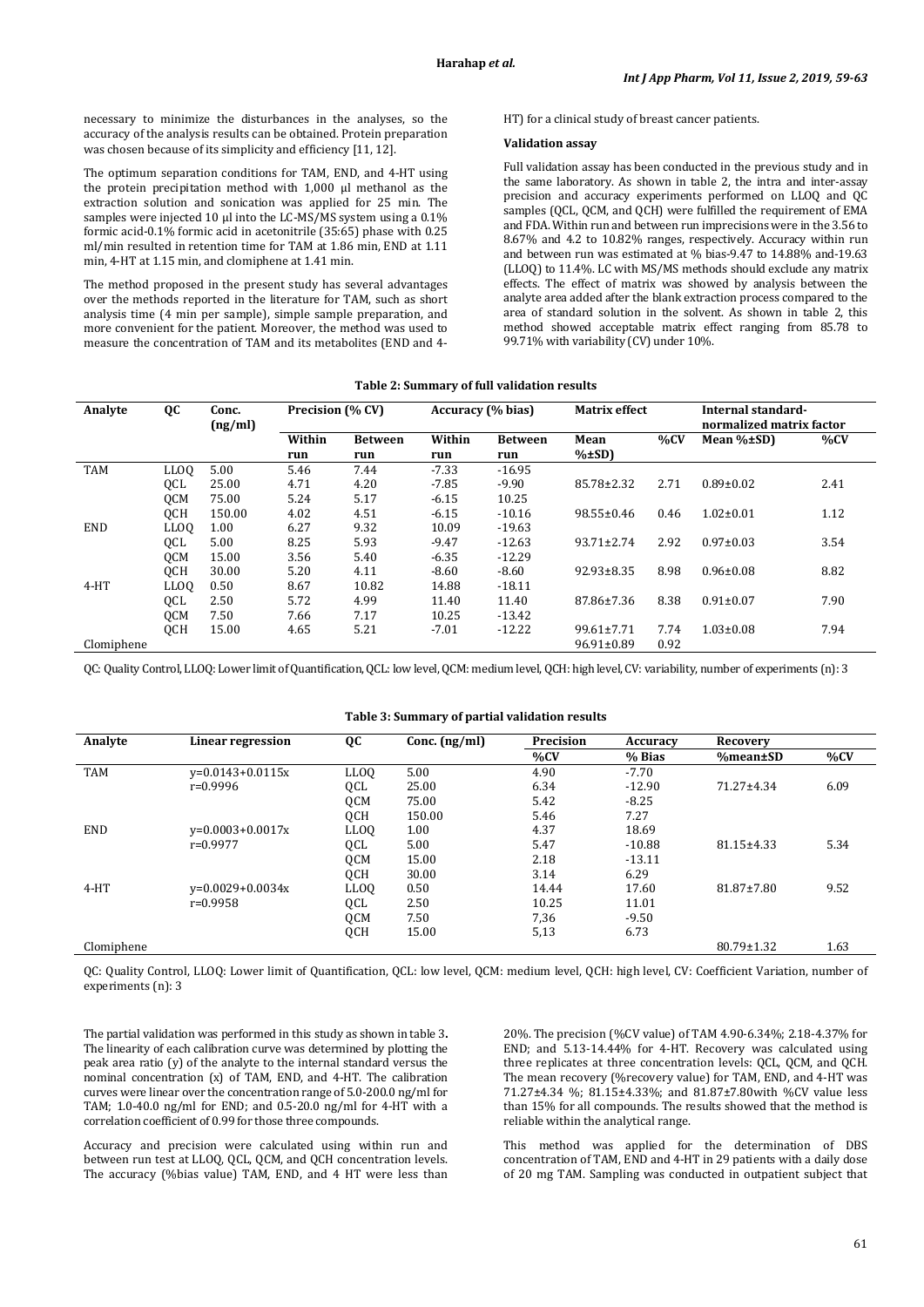already reach steady state level of TAM. The results of the analysis on 29 samples showed that all samples contained TAM, END and 4HT. Our data showed a wide range of drug DBS concentrations among patients.

| <b>Patient</b> | Measured concentration (ng/ml) |            |        |  |  |  |
|----------------|--------------------------------|------------|--------|--|--|--|
|                | <b>TAM</b>                     | <b>END</b> | $4-HT$ |  |  |  |
| SN 01          | 164.61                         | 25.30      | 5.74   |  |  |  |
| SN 02          | 144.44                         | 24.10      | 4.48   |  |  |  |
| SN 03          | 114.12                         | 28.77      | 4.86   |  |  |  |
| SN 04          | 105.33                         | 24.84      | 7.36   |  |  |  |
| SN 05          | 139.95                         | 18.42      | 6.64   |  |  |  |
| SN 06          | 104.97                         | 6.62       | 4.32   |  |  |  |
| SN 07          | 183.52                         | 26.63      | 0.72   |  |  |  |
| SN 08          | 58.27                          | 6.72       | 6.58   |  |  |  |
| SN 09          | 98.21                          | 16.97      | 6.08   |  |  |  |
| SN 10          | 94.32                          | 17.10      | 6.73   |  |  |  |
| SN 11          | 67.15                          | 9.29       | 8.19   |  |  |  |
| SN 12          | 140.28                         | 10.88      | 1.00   |  |  |  |
| SN 13          | 127.88                         | 9.50       | 2.13   |  |  |  |
| SN 14          | 160.31                         | 4.55       | 3.21   |  |  |  |
| SN 15          | 178.72                         | 19.43      | 6.46   |  |  |  |
| SN 16          | 61.57                          | 13.95      | 11.28  |  |  |  |
| SN 17          | 100.97                         | 21.56      | 3.11   |  |  |  |
| SN 18          | 154.82                         | 9.42       | 4.59   |  |  |  |
| SN 19          | 138.81                         | 10.72      | 3.36   |  |  |  |
| SN 20          | 120.02                         | 12.79      | 5.43   |  |  |  |
| SN 21          | 188.63                         | 18.18      | 7.26   |  |  |  |
| SN 22          | 13.38                          | 11.07      | 2.56   |  |  |  |
| SN 23          | 96.03                          | 3.75       | 1.87   |  |  |  |
| SN 24          | 39.68                          | 5.36       | 0.96   |  |  |  |
| SN 25          | 30.29                          | 2.22       | 0.21   |  |  |  |
| SN 26          | 54.46                          | 1.45       | 1.45   |  |  |  |
| SN 27          | 39.68                          | 5.96       | 0.44   |  |  |  |
| <b>SN 28</b>   | 35.23                          | 8.70       | 1.21   |  |  |  |
| SN 29          | 39.20                          | 3.98       | 1.45   |  |  |  |

**Table 4: Result of analysis in breast cancer patients**

The lowest TAM level was found in patient SN 25 of 30.29 ng/ml and the highest level of TAM which is 188.63 ng/ml was present inpatient SN 21. The mean value of TAM levels in DBS was 110.02 ng/ml with standard deviation of 47.68 and the coefficient of variation of 43.33%.



**Fig. 1: Graph of TAM, END and 4-HT analysis result in 29 patients (number of experiments (n: 29), n: 29, mean value of TAM: 110.02 ng/ml±43.33%, END: 13.04 ng/ml±61.48%, 4-HT: 4.13 ng/ml±67.75%**

This variation between patients was also found in the results of END analysis. The lowest END levels were present in patient SN 26 of 1.45 ng/ml and the highest levels of 28.77 ng/ml were present in patient SN 03. END levels in DBS had an average value of 13.04 ng/ml with standard deviation of 8.02 and the variation coefficient of 61.48%. The results of 4-HT analysis also shown variation between patients. The lowest 4-HT level of 0.21 ng/ml was found in patient SN 25 and the highest level of 11.28 ng/ml was found in patient SN 16. 4-HT level in DBS had an average value of 4.13 ng/ml with standard deviation of 2.79 and the variation coefficient of 67.75%. Based on the data obtained, it can be concluded that TAM, END, and 4-HT levels in the DBS between patients vary widely. The graph of TAM, END, 4-HT analysis in breast cancer patients is shown on fig. 1. The analytical result data is shown on table 4. Concentration range of END and 4-HT found in this study showed high variability. This shows that on the same dosage, different metabolism in every patient lead to different level of metabolites formation, thus affecting TAM efficacy.